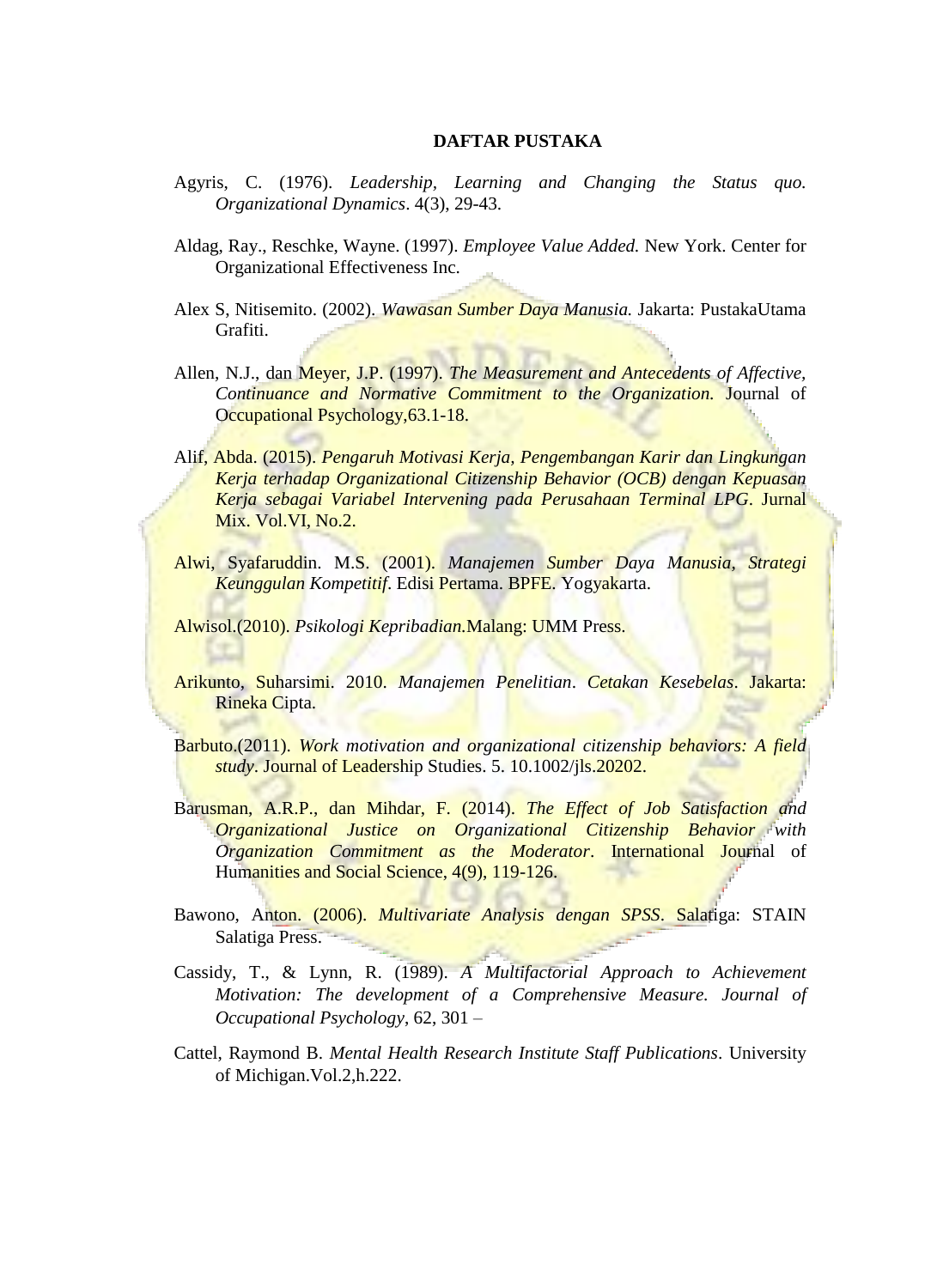- Denison, D.R. (1990). *Corporate Culture and Organizational Effectiveness*.Canada : John Willey and Sons.
- Diah, K. C. D., Gede, I. R. (2019). *Pengaruh Motivasi Kerja, Komitmen Organisasional dan Kepuasan Kerja terhadap Organizational Citizenship Behavior.* Jurnal Ilmu Manajemen dan Bisnis.Vol.7, No.2, Hal:203-214.

Effendi, Usman.(2011). *Asas Manajemen.* Jakarta : PT Raja Grafindo.

Elanain, Hossam. (2007). *Relationship between Personality and Organizational Citizenship Behavior: Does Personality Influence Employee Citizenship?. International Review of Business Research Papers*.

Feist, Jess. & Feist, Gregory J. (2010). *Teori Kepribadian*. Jakarta: Salemba Empat.

Fu, Weihui, Deshpande S.P. (2013). *The Impact of Caring Climate, Job Satisfaction, and Organizational Commitment on Job Performance of Employees in a China's Insurance Company*. J Bus Ethics, 124, 339-349.

Gaspersz, Vicent. (1997). M*anajemen Kualitas*. Jakarta: PT Gramedia.

- Ghozali, Imam. (2009). *Ekonometrika Teori, Konsep dan Aplikasi dengan SPSS 17.* Semarang: Universitas Diponegoro..
- Ghozali, Imam.(2011). *Aplikasi Analisis Multivariate Dengan Program IBM SPSS 19*. Semarang: Universitas Diponegoro.
- Greenberg, J., & Baron, R.A. (2000). *Behavior in Organizations*. New York. Prentice Hall, Inc.
- Harwiki, Wiwiek. (2016). *The Impact of Servant Leadership on Organization Culture, Organizational Commitmen, Organizational Citizenship Behaviour (OCB) and Employee Performance in Women Cooperatives.* Procedia Social and Behavioral Sciences, 219, 283-290.
- Hasibuan, Malayu S. P. Drs. (1996). *Manajemen Dasar: Pengertiandan Masalah.*  Jakarta: PT Gunung Agung.
- Indarti, S., Solimun, Fernandes, A. C. R., Hakim, W. (2017). *The Effect of OCB in Relationship Between Personality, Organizational Commitment and Job Satisfaction To Performance.* Journal Management and Development. Emerald Inside.
- Jennifer, G. & Jones (2012). *Understanding and Managing Organizational Behavior.* New Jersey: Pearson Education.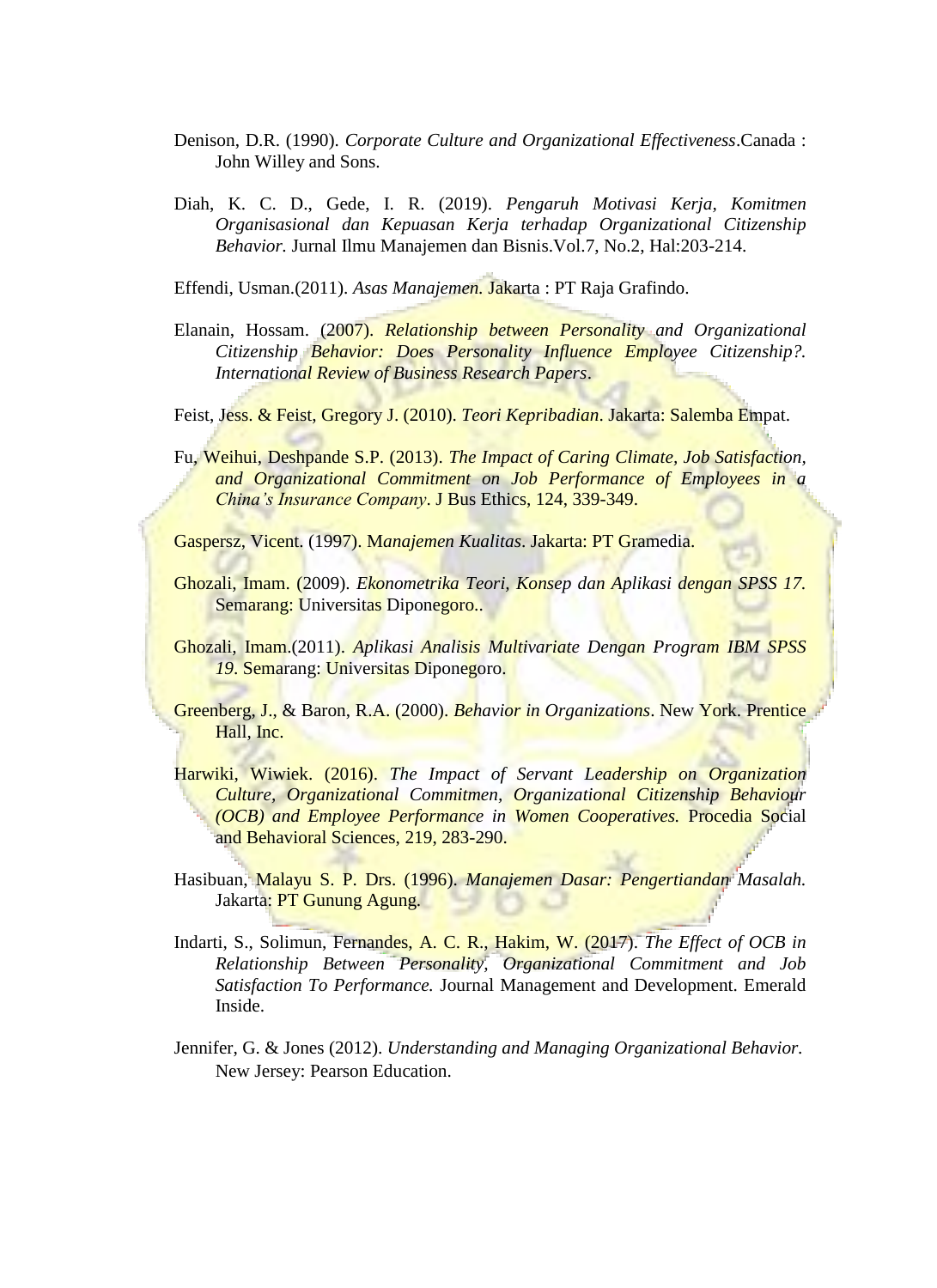- Juniarari. (2011). <http://juniarari.blogspot.com/2011/11/komitmen-organisasi.html.> Diakses tanggal 27 Juni 2020.
- Katz, D., & Kahn, R.L. (1966, 1978). *The Social Psychology of Organizations.* New York: Wiley.
- Kartono, Kartini. (2005). *Pemimpin dan Kepemimpinan : Apakah Kepemimpinan Abnormal itu ?*. Jakarta: PT Raja Grafindo Persada.
- Khaola, P. P., & Sebotsa, T. (2015). *Person-organization Fit, Organizational Commitment and Organizational Citizenship Behavior* 1. 67-74.
- Koeswara, E. (1991). *Personality Theories : Melacak Kepribadian Anda Bersama Psikolog Dunia.* (Alih bahasa: Inyiakridwan Muzir). Yogyakarta: Primasophie.
- Laura Guillén & Willem E. Saris. (2013). *Competencies, Personality Traits, and Organizational Rewards of Middle Managers: A Motive Based Approach, Human Performance*, 26:1, 66 92, DOI: 10.1080/08959285.2012.736898
- Leephaijaroen, Siripapun. (2016). *Effects of the Big-Five Personality Traits and Organizational Commitments on Organizational Citizenship Behavior of Support Staff at Ubon Ratchathani Rajabhat University, Thailand*. Kasetsart Journal of Social Science, 37, 104-111.

Luthans, Fred. (2011). *Organizational Behavior United State*. McGraw, Hill.

Mahdiuon, R., Ghahramani, M., & Sharif, A.R. (2010). *Explanation of Organizational Citizenship Behavior with Personality*. Procedia Social and Behavioral Science, 5, 178-184.

Mahmudi. (2005). *Manajemen Kinerja Sektor Publik*. Yogyakarta: UPP AMP YKPN.

- Markoczy, Xin.(2001). *The Virtues of Omission in Organization Citizenship Behavior Version* 1.14 http:/www.goldmark.org/livia.
- Markoczy, Xin. (2001). *The Virtues of Omission in OCB version 1.1* http:/www.goldmark.org/livia.
- Mendoza, M., Jesus Suarez- & Zoghbi-Manrique-de-Lara, P. (2007). T*he Impact of Work Alienation on Organizational Citizenship Behavior in the Canary Islands.* International Journal of Organizational Analysis*,* 15(1),56-57.
- Moekijat.(2007). *Manajemen Personalia dan Sumber Daya Manusia.* Bandung: CV. Mandar Maju.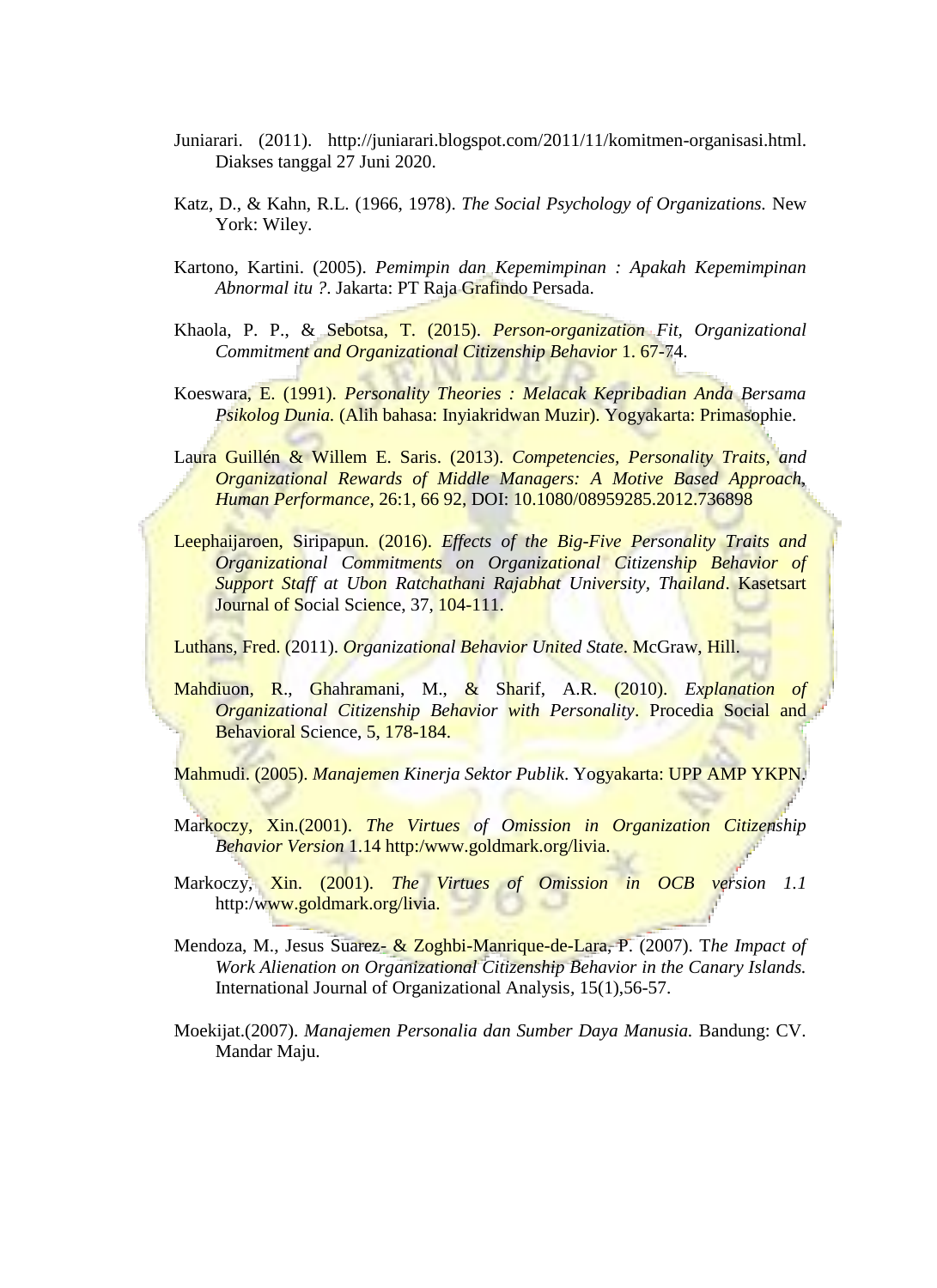- Mushtaq, Umar. (2015). *Association Between Job Satisfaction, Motivation and Five Factors of Organizational Citizenship Behavior. World Academy of Science, Engineering and TechnologyInternational Journal of Psychological and Behavioral Sciences.*Vol: 9, No: 8, 2015.
- Nuckcheddy, Ashveen. (2018). *The Effect of Personality on Motivation and Organisational Behaviour.* Psychology and Behavioral Science International Journal.9. 10.19080/PBSIJ.2018.09.555760.
- Oldenburg, Jensen. (2019). *Stress and Strain Among Seafarers Related to the Occupational Groups.* International Journal of Environmental Research and Public Health, 16, 1153.
- Organ, D.W. (1988).*Organizational Citizenship Behavior-The Good Soldier Syndrome*. 1<sup>st</sup> ed. Lexington, Masachusetts / Toronta : D.C. Heath and Co.
- Organ, D.W., Podsakof, M.P., MacKenzie, B.S. (2006). *Organizational CitizenshipBehavior.* USA : Sage Publications, Inc.

Pasolog, Harbani. (2007). *Teori Administrasi Publik*. Makasar: Alfabeta.

- Pavalache, M. I. (2014). *Organizational Citizenship Behaviour, Work Satisfaction and Employees' Personality*. Procedia Social and Behavior Sciences, 127, 489- 493.
- Podsakoff, P.M., MacKenzie. S.B., Paine, J.B. and Bachrach, D.G. (2000). *"Organizational Citizenship Behaviors : A Critical Review of the Theoretical and Empirical Literature and Suggestions for Future Research",* Journal of Management, Vol.26 No.3.pp.513-63.
- Purwanto, Bagyo. (2019). *Organizational Citizenship Behavior are Able to Improve the Effect of Organizational Climate, Work Motivation, and Organizational Justice on Employee Performance.* E-Journal.uin.malang.ac.id. Vol.3 No.2
- Rivai, Veithzal. (2006). *Manajemen Sumber Daya Manusia untuk Perusahaan: dari Teori Ke Praktik*. Jakarta: PT. Raja Grafindo Persada.
- Rivai, Veithzal.(2011). *Manajemen Sumber Daya Manusia Untuk Perusahaan Dari Teori ke Praktik*. Jakarta: Rajawali Press
- Rivai, Veithzal & Jauvani Sagala.(2011). *Manajemen Sumber Daya Manusia Untuk Perusahaan Dari Teori ke Praktik.* Jakarta: Rajawali Press.
- Robbins. (2001). *Perilaku Organisasi*. Jilid 1, Edisi 10 (Indonesia). Jakarta: PT. Indeks Kelompok Gramedia.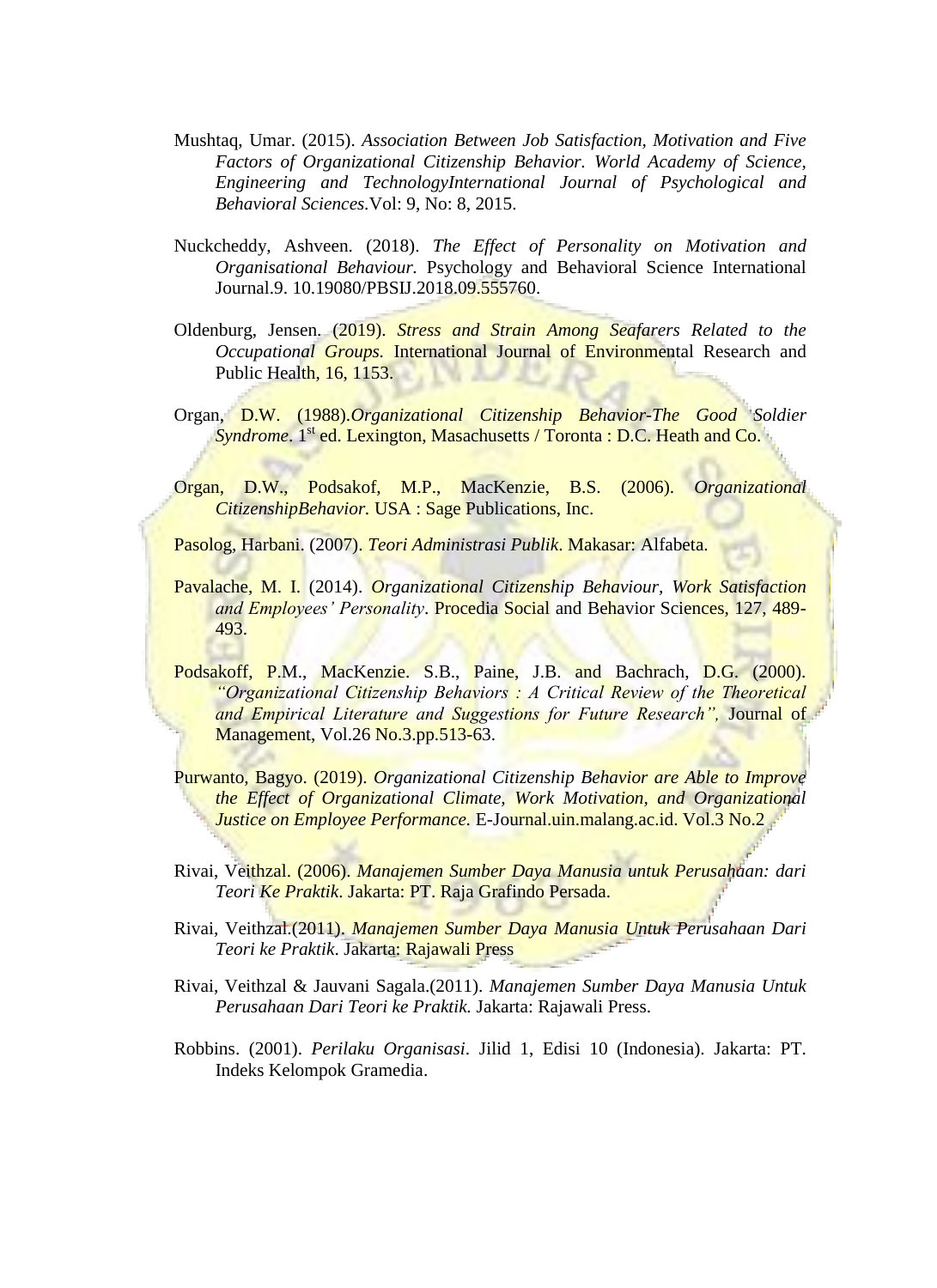- Robbins, Stephen & Judge, Tymothy. (2009). *Organizational Behavior*. Alih Bahasa: Diana Angelica, Ria Cahyani, dan Abdul Rosyid. Jakarta: Salemba Empat.
- Sastrohadiwiryo, Siswanto. (2001). *Manajemen Tenaga Kerja Indonesia.* Jakarta: Bumi Aksara
- Salehi, M., Gholtash, A. (2011). *The Relationship Between Job Satisfaction, Job Burnout and Organizational Commitmen with the Organizational Citizenship Behavior Among Members of Faculty in the Islamic Azad University-first District Branches, in order to provide the appropriate model.* Procedia Social and Behavioral Sciences, 15, 306-310.
- Schappe, P. (1998). *The Influence of Job Satisfaction, Organizational Commitmen, and Fairness Perceptions on Organizational Citizenship Behavior.* The Journal of Psychology, 132(3), 277-290.

Septhen, Robins. (2003). *Perilaku Organisasi*. Gramedia : PT Indeks.

- Shafazawana, Mohamed Tharikh, Cheah Yeh Ying, Mohamed Saad Zuliawati dan Kavitha a/p Sukumaran. (2016). *Managing Job Attitudes : The Roles of Job Satisfaction and Organizational Commitment on Organizational Citizenship Behavior.* Procedia Economics and Finance, 35, pp : 604-611.
- Shaaban. (2018). *The Impact of Motivation on Organizational Citizenship Behavior (OCB) : The Mediation Effect of Employees' Engagement.* Journal of Human Resources Management. Vol.6 No.2 pp.58-66.
- Siagian, Sondang P. (2002). *Manajemen Sumber Daya Manusia*. Yogyakarta : PT. Bina Aksara.

Silalahi, Ulber. (2012). *Metode Penelitian Sosial.* Bandung: Refika Aditama.

- Steers, R.M., L.W. Porter. (1988). *Motivation and Work Behavior. 4th edition. Asia Pacific Journal of Human Resources*. Vol.26, Issue 4. Wiley.
- Steers, R.M., L.W. Porter. & G.A Bigley. (1996). *Motivation and Leadership at Work*. New York : McGraw Hill.
- Sugiyono.(2008). *Metode Penelitian Bisnis Kuantitatif, Kualitatif dan R&D.*  Bandung: Alfabeta.

Sugiyono. (2011). *Statistika untuk Penelitian*. Bandung : Alfabeta.

Suliyanto. (2006). *Metode Riset Bisnis.* Yogyakarta: Andi.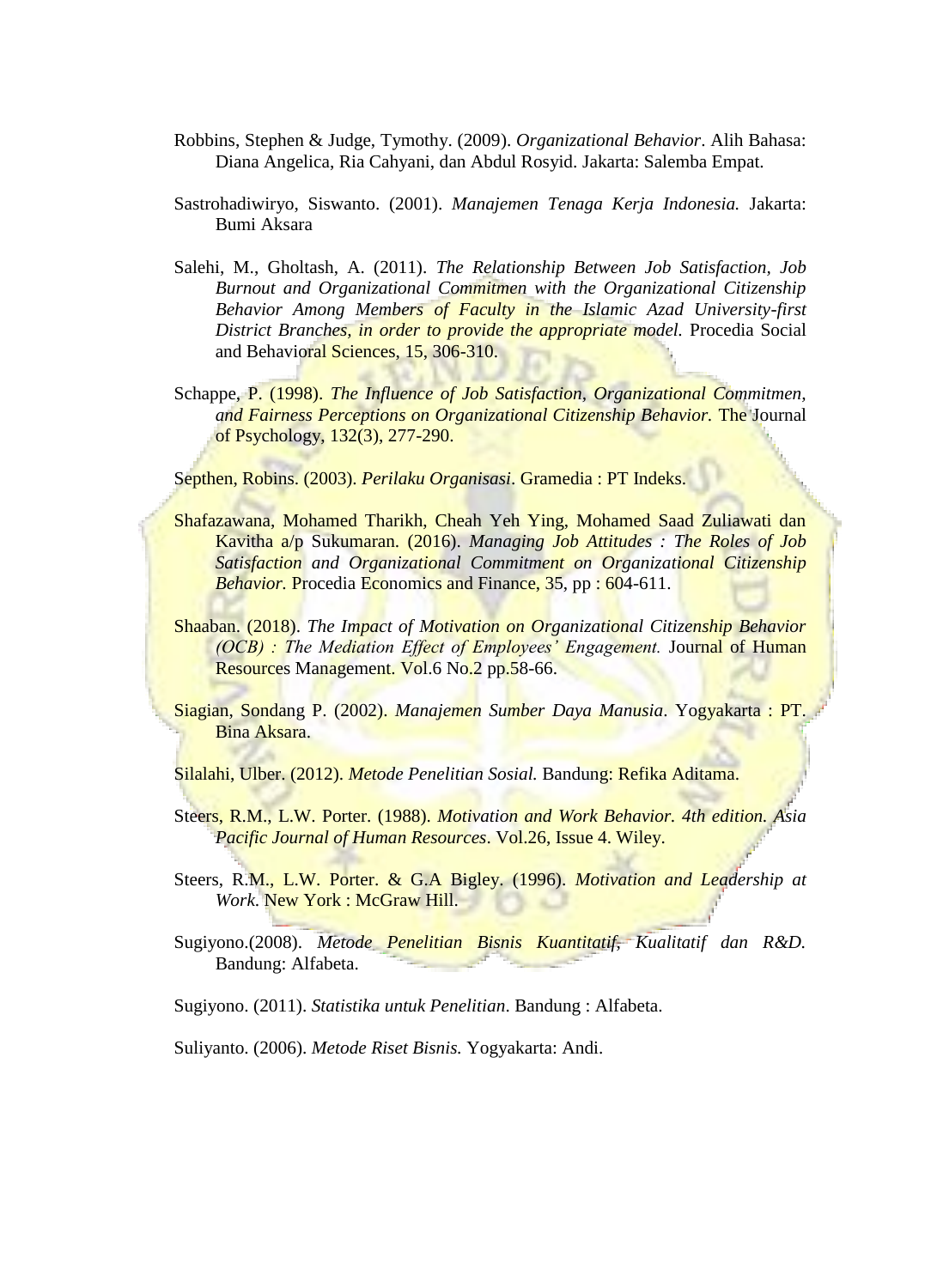- Suliyanto. (2008). *Analisis Data Dalam Aplikasi Pemasaran.* Bogor: Ghalia Indonesia.
- Suliyanto. (2011). *Ekonometrika Terapan : Teori dan Aplikasi dengan SPSS.*  Yogyakarta: Andi.
- Taskiran, G., Oyku, A. (2019). *The Relationship Between Organizational Citizenship Behavior and Entrepreneurial Orientation: A Research in the Hospitality Industri.* Procedia Computer Science, 158, 672-679.
- Walumbwa, F.O., Wang, P., Wang, H., Schaubroeck, J., & Avolio, B.J. (2010). P*sychological Processes Linking Authentic Leadership to Follower Behaviors*. Leadership quarterly, 21, 901-914.
- Weiss, D.J., Dawis, R.V., England, G.W., & Lofquist, L.H. (1967). *Manual for the Minnesota Satisfaction Uestionnaire*. Minneapolis : University of Minnesota.
- Wicaksana, Y.A., Efar, M., Mewengkang, M.D., Miranti, I., Halim, M.S., & Suwartono, C. (2012). *Adaptasi Skala Organizational Citizenship Behavior (OCB)*.

Winardi.(2006). *Motivasi Dalam Manajemen".*Jakarta: PT Raja GrafindoPersada

Wright, T. (2003).*What Every Manager Should Know: Does Personality Help Drive Employee Motivation? The Academy of Management Executive (1993- 2005), 17*(2), 131-133. Retrieved April 20, 2021, from [http://www.jstor.org/stable/4165963.](http://www.jstor.org/stable/4165963)

[www.idntimes.com/](http://www.idntimes.com/) Nasib Pelaut Dalam Negeri di Tengah Pandemik Global Virus Corona. Diakses tanggal 20 Maret 2021.

Yahaya, A., Boon, Y., Ramli, J., Baharudin, N.A., N., Ismail, J., & Shariff, Z. (2011). *The Implications of Organizational Citizenship Behavior (OCB) towards the Dimensions of Learning Organization (LO) in Organizations in Southern Malaysia*. African Journal of Business Management, 5(14).5724-5737.

Yusuf dan Nurihsan. (2007). *Teori Kepribadian.* Bandung: PT Remaja Rosdakarya.

- Zabielske. (2017). *The Role of Prosocial and Intrinsic Motivation in Employees' Citizenship Behavior*. International Journalof Commerce and Management, Vol. 18 Iss 4 pp. 344-362
- Zeinabadi. (2010). *Job Satisfaction and Organizational Commitmen as Antecedents of Organizational Citizenship Behavior (OCB) of Teachers.* Journal Social and Behavioral Sciences, 5, 998-1003.